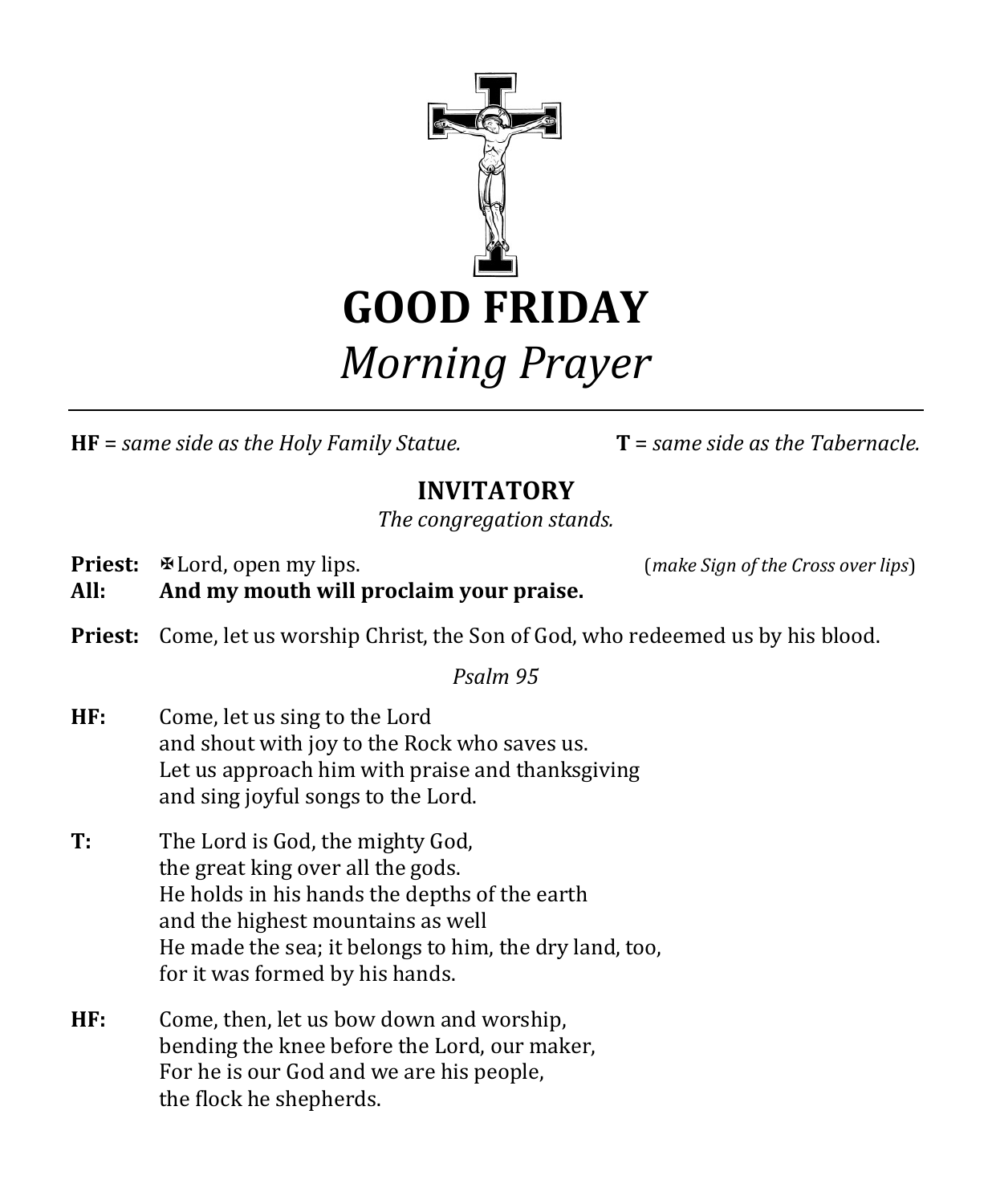- **T:** Today, listen to the voice of the Lord: Do not grow stubborn, as your fathers did in the wilderness, when at Meribah and Massah they challenged me and provoked me, Although they had seen all of my works.
- **HF:** Forty years I endured that generation. I said, "They are a people whose hearts go astray and they do not know my ways." So I swore in my anger, "They shall not enter into my rest."
- **T:** Glory to the Father, and to the Son, and to the Holy Spirit:
- **HF:** as it was in the beginning, is now, and will be for ever. Amen.
- **All:** Come, let us worship Christ, the Son of God, who redeemed us by his blood.

### **HYMN**

*O Sacred Head Surrounded* at Worship #489

## **PSALMODY**

*The congregation is seated.*

### **Antiphon 1**

**Priest:** God did not spare his Son, but gave him up to suffer for our sake.

#### *Psalm 51*

- **HF:** Have mercy on me, God, in your kindness. In your compassion blot out my offense. O wash me more and more from my guilt and cleanse me from my sin.
- **T:** My offenses truly I know them; my sin is always before me Against you, you alone, have I sinned; what is evil in your sight I have done.
- **HF:** That you may be justified when you give sentence and be without reproach when you judge, O see, in guilt I was born, a sinner was I conceived.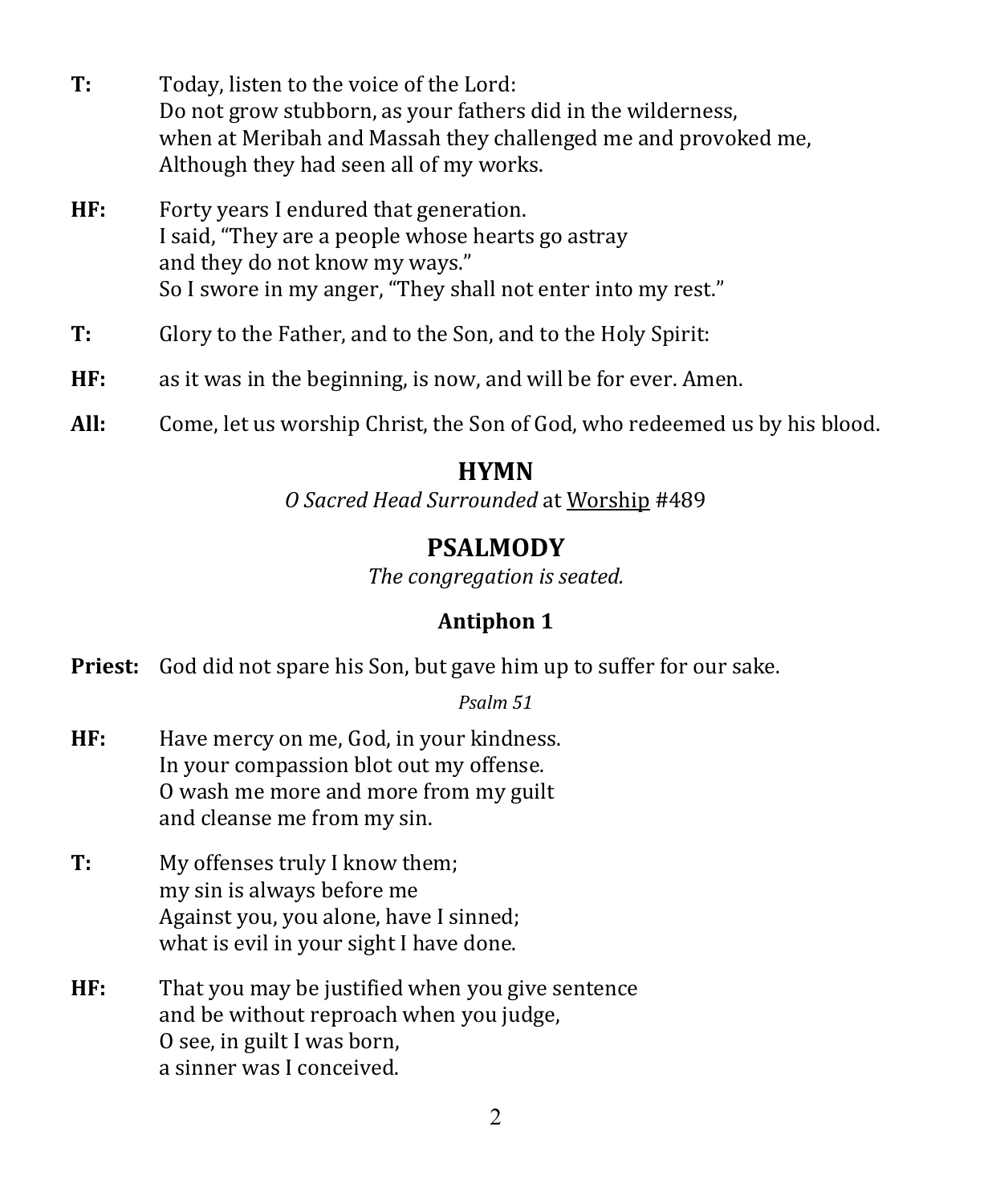- **T:** Indeed you love truth in the heart; then in the secret of my heart teach me wisdom. O purify me, then I shall be clean; O wash me, I shall be whiter than snow.
- **HF:** Make me hear rejoicing and gladness, that the bones you have crushed may revive. From my sins turn away your face and blot out all my guilt.
- **T:** A pure heart create for me, O God, put a steadfast spirit within me. Do not cast me away from your presence, nor deprive me of your holy spirit.
- **HF:** Give me again the joy of your help; with a spirit of fervor sustain me, that I may teach transgressors your ways and sinners may return to you.
- **T:** O rescue me, God, my helper, and my tongue shall ring out your goodness. O Lord, open my lips and my mouth shall declare your praise.
- **HF:** For in sacrifice you take no delight, burnt offering from me you would refuse, my sacrifice, a contrite spirit, a humbled, contrite heart you will not spurn.
- **T:** In your goodness, show favor to Zion: rebuild the walls of Jerusalem. Then you will be pleased with lawful sacrifice, holocausts offered on your altar.
- **HF:** Glory to the Father, and to the Son, and to the Holy Spirit.
- **T:** as it was in the beginning, is now, and will be for ever. Amen.
- **All: God did not spare his Son, but gave him up to suffer for our sake.**

*A moment of reflection follows.*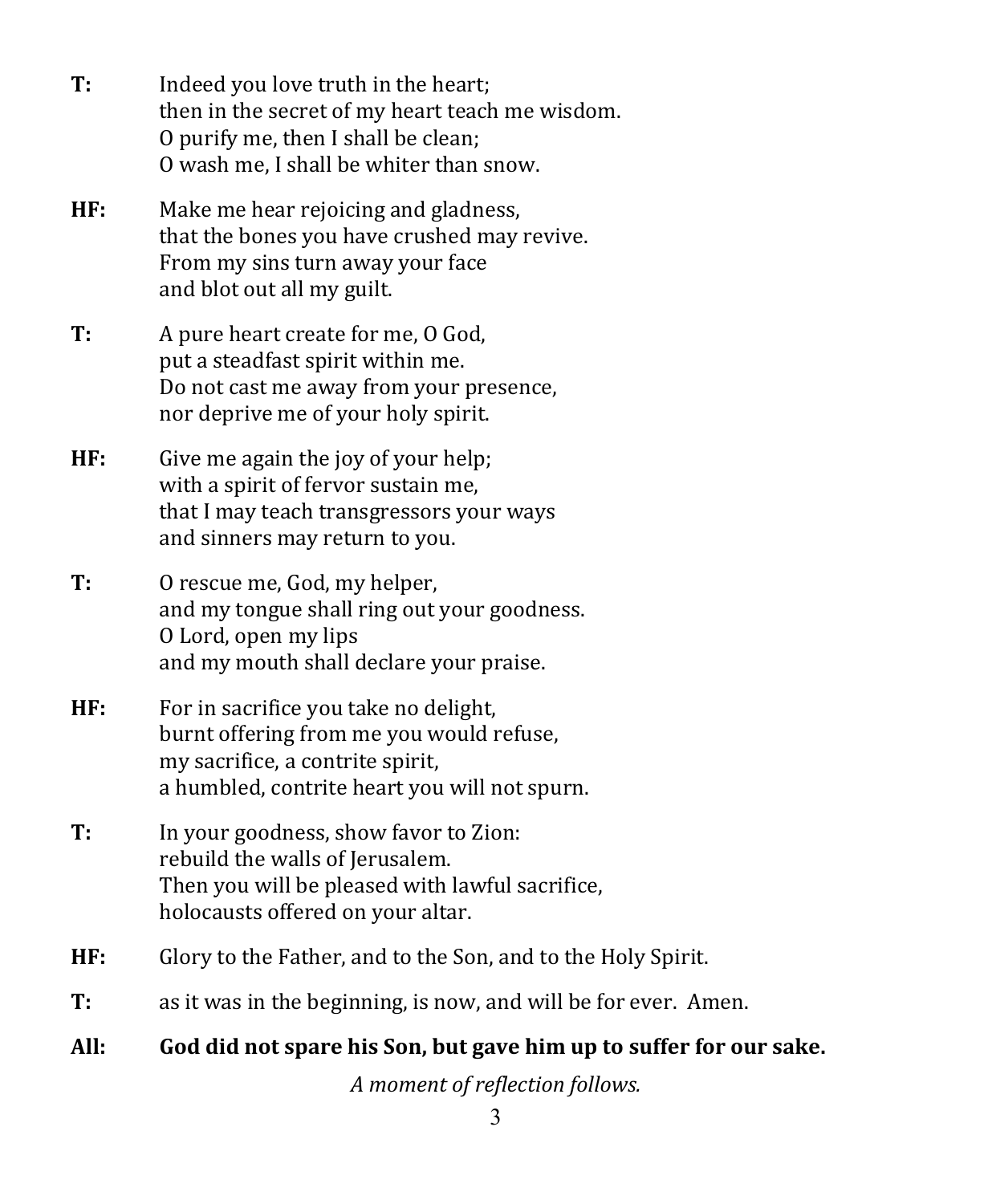#### **Antiphon 2**

**Priest:** Jesus Christ loved us, and poured out his own blood for us to wash away our sins.

*Canticle –Habakkuk 3:2-4, 13a, 15-19*

- **HF:** O Lord, I have heard your renown, and feared, O Lord, your work. In the course of the years revive it, in the course of the years make it known; in your wrath remember compassion!
- **T:** God comes from Teman, the Holy One from Mount Paran. Covered are the heavens with his glory, and with his praise the earth is filled. His splendor spreads like the light; rays shine forth from beside him, where his power is concealed. You come forth to save your people, to save your anointed one.
- **HF:** You tread the sea with your steeds amid the churning of the deep waters. I hear, and my body trembles; at the sound, my lips quiver.
- **T:** Decay invades my bones, my legs tremble beneath me. I await the day of distress that will come upon the people who attack us.
- **HF:** For though the fig tree blossom not nor fruit be on the vines, Though the yield of the olive fail and the terraces produce no nourishment,
- **T:** Though the flocks disappear from the fold and there be no herd in the stalls, Yet will I rejoice in the Lord and exult in my saving God.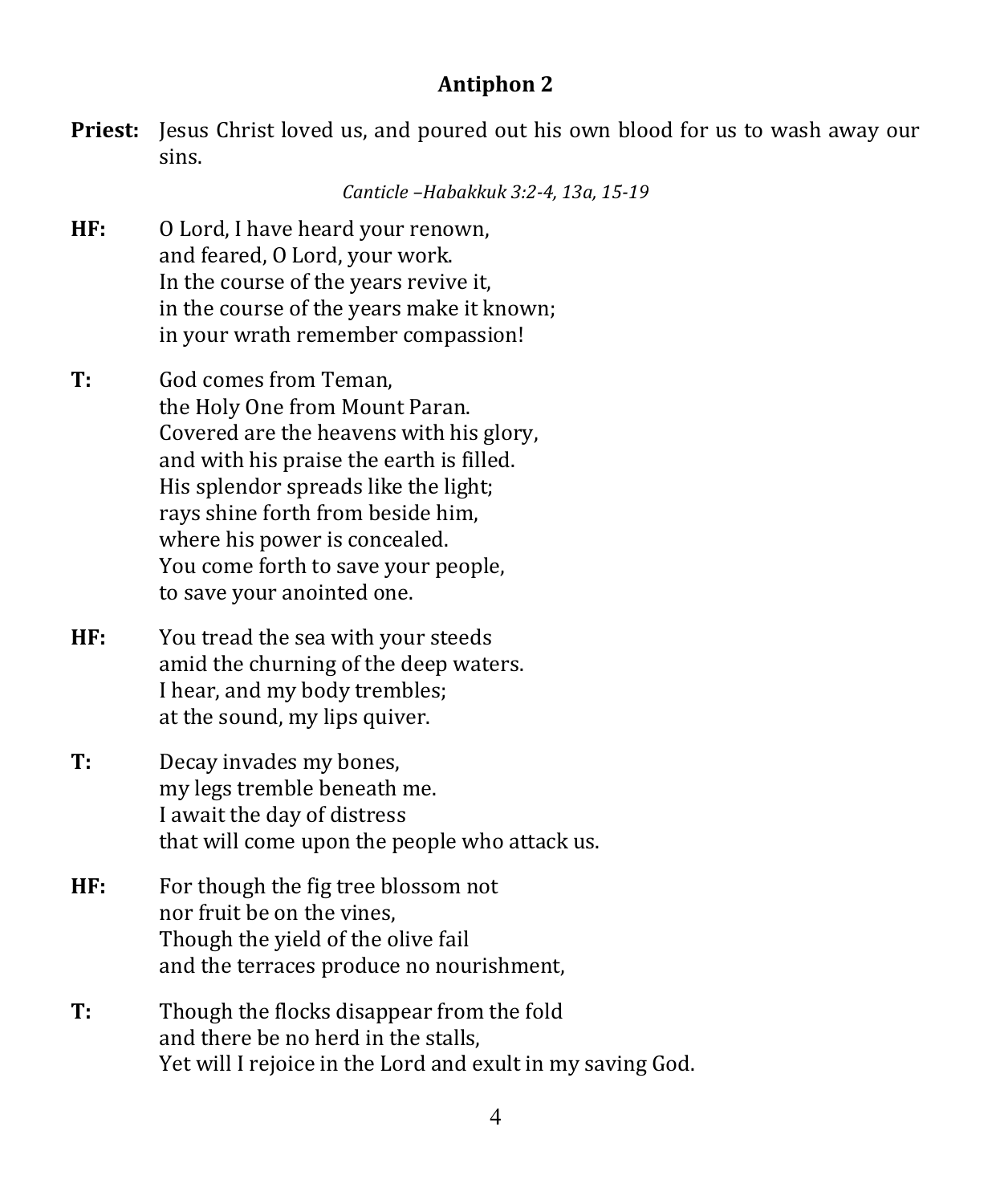- **HF:** God, my Lord, is my strength; he makes my feet swift as those of hinds and enables me to go upon the heights.
- **T:** Glory to the Father, and to the Son, and to the Holy Spirit:
- **HF:** as it was in the beginning, is now, and will be for ever. Amen.
- **All: Jesus Christ loved us, and poured out his own blood for us to wash away our sins.**

*A moment of reflection follows.*

## **Antiphon 3**

**Priest:** We worship your cross, O Lord, and we praise and glorify your holy resurrection, for the wood of the cross has brought joy to the world.

*Psalm 147:12-20*

- **HF:** O praise the Lord, Jerusalem! Zion praise your God! He has strengthened the bars of your gates he has blessed the children within you. He established peace on your borders, he feeds you with finest wheat.
- **T:** He sends out his word to the earth and swiftly runs his command. He showers down snow white as wool, he scatters hoar-frost like ashes.
- **HF:** He hurls down hailstones like crumbs. The waters are frozen at his touch; he sends forth his word and it melts them: at the breath of his mouth the waters flow.
- **T:** He makes his word known to Jacob, to Israel his laws and decrees. He has not dealt thus with other nations; he has not taught them his decrees.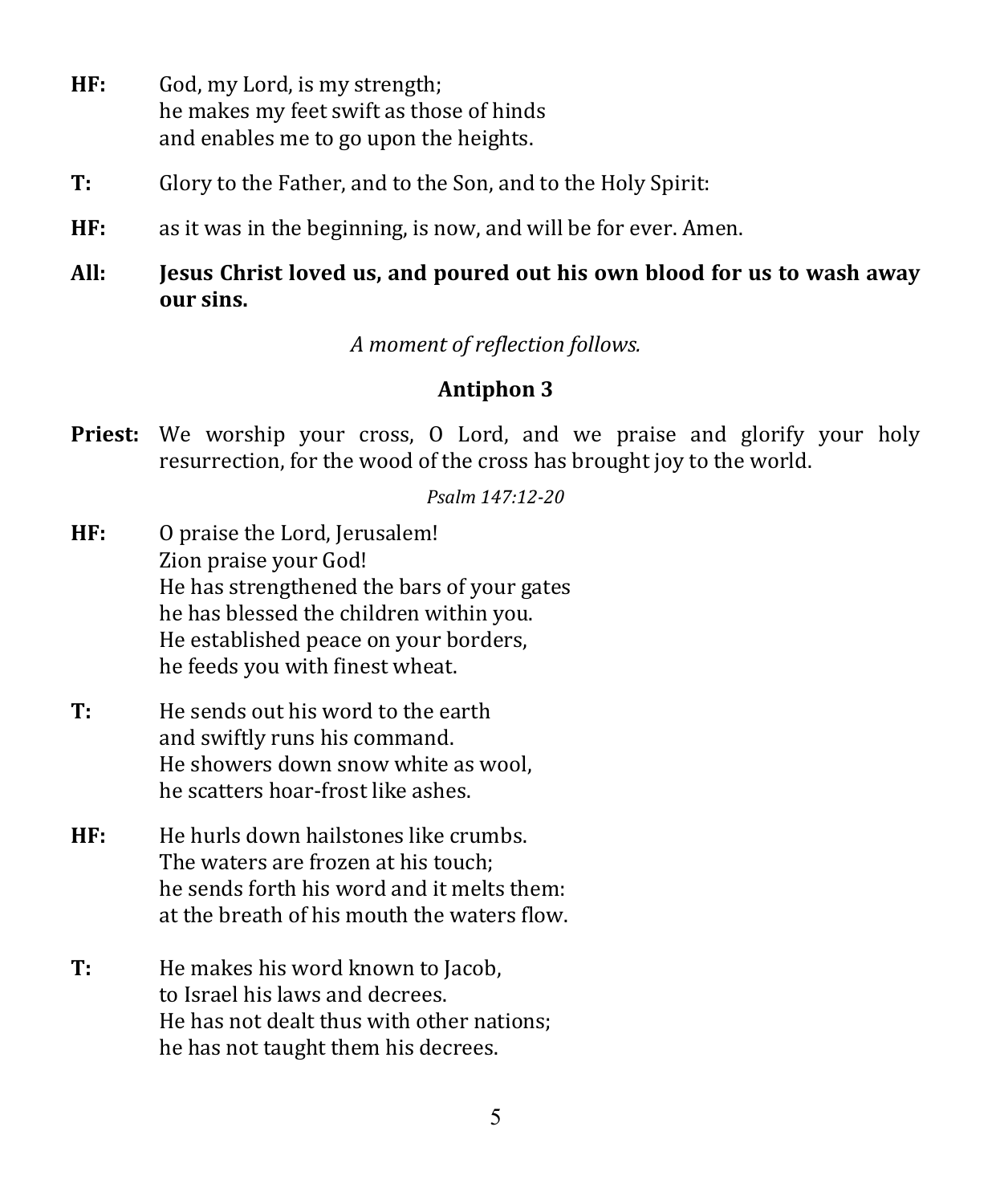- **HF:** Glory to the Father, and to the Son, and to the Holy Spirit:
- **T:** as it was in the beginning, is now, and will be for ever. Amen.

#### **All: We worship your cross, O Lord, and we praise and glorify your holy resurrection, for the wood of the cross has brought joy to the world.**

*A moment of reflection follows.*

# **READING**

*Isaiah 52:13-15*

See, my servant shall prosper; he shall be exalted and lifted up, and shall be very high. Just as there were many who were astonished at  $him - so$  marred was his appearance, beyond human semblance, and his form beyond that of mortals — so he shall startle many nations; kings shall shut their mouths because of him; for that which had not been told them they shall see, and that which they had not heard they shall contemplate.

*A moment of reflection follows.*

# **RESPONSORY**

**All: For our sake Christ was obedient, accepting even death, death on a cross.**

*The congregation stands.*

# **CANTICLE OF ZECHARIAH**

**Priest:** Over his head they hung their accusation: Jesus of Nazareth, King of the Jews.

*Luke 1:68 – 79*

**All:** Blessed be the Lord, the God of Israel; (*make the Sign of the Cross as usual*) he has come to his people and set them free. He has raised up for us a mighty savior, born of the house of his servant David.

> Through his holy prophets he promised of old that he would save us from our enemies, from the hands of all who hate us. He promised to show mercy to our fathers and to remember his holy covenant.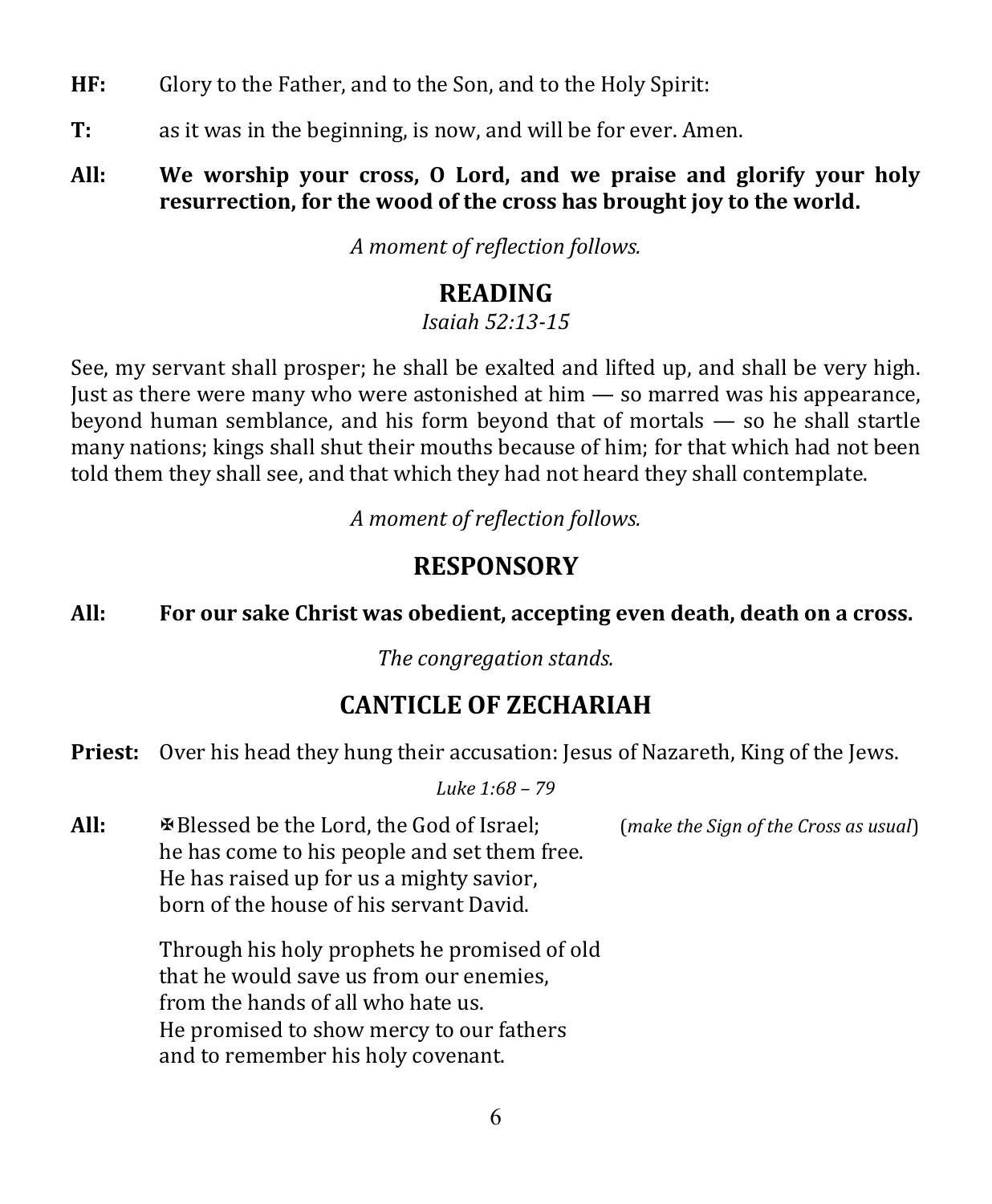This was the oath he swore to our father Abraham: to set us free from the hands of our enemies, free to worship him without fear, holy and righteous in his sight all the days of our life.

You, my child, shall be called the prophet of the Most High; for you will go before the Lord to prepare his way, to give his people knowledge of salvation by the forgiveness of their sins.

In the tender compassion of our God the dawn from on high shall break upon us, to shine on those who dwell in darkness and the shadow of death, and to guide our feet into the way of peace.

Glory to the Father, and to the Son, and to the Holy Spirit: as it was in the beginning, is now, and will be for ever. Amen.

**All: Over his head they hung their accusation: Jesus of Nazareth, King of the Jews.**

### **INTERCESSIONS**

**Priest:** For our sake, our Redeemer suffered death and was buried, and rose again. With heartfelt love let us adore him, and pray:

**Lector:** Christ our teacher, for our sake you were obedient even to accepting death,

**All: teach us to obey the Father's will in all things.**

**Lector:** Christ our life, by your death on the cross you destroyed the power of evil and death,

**All: may we die with you to rise with you in glory.**

**Lector:** Christ our King, you became an outcast among us, a worm and no man,

**All: teach us the humility by which you saved the world.**

**Lector:** Christ our salvation, you gave yourself up to death out of love for us,

- **All: help us to show your love to one another.**
- **Lector:** Christ our Savior, on the cross you embraced all time with your outstretched arms,
- **All: unite God's scattered children in your kingdom of salvation.**